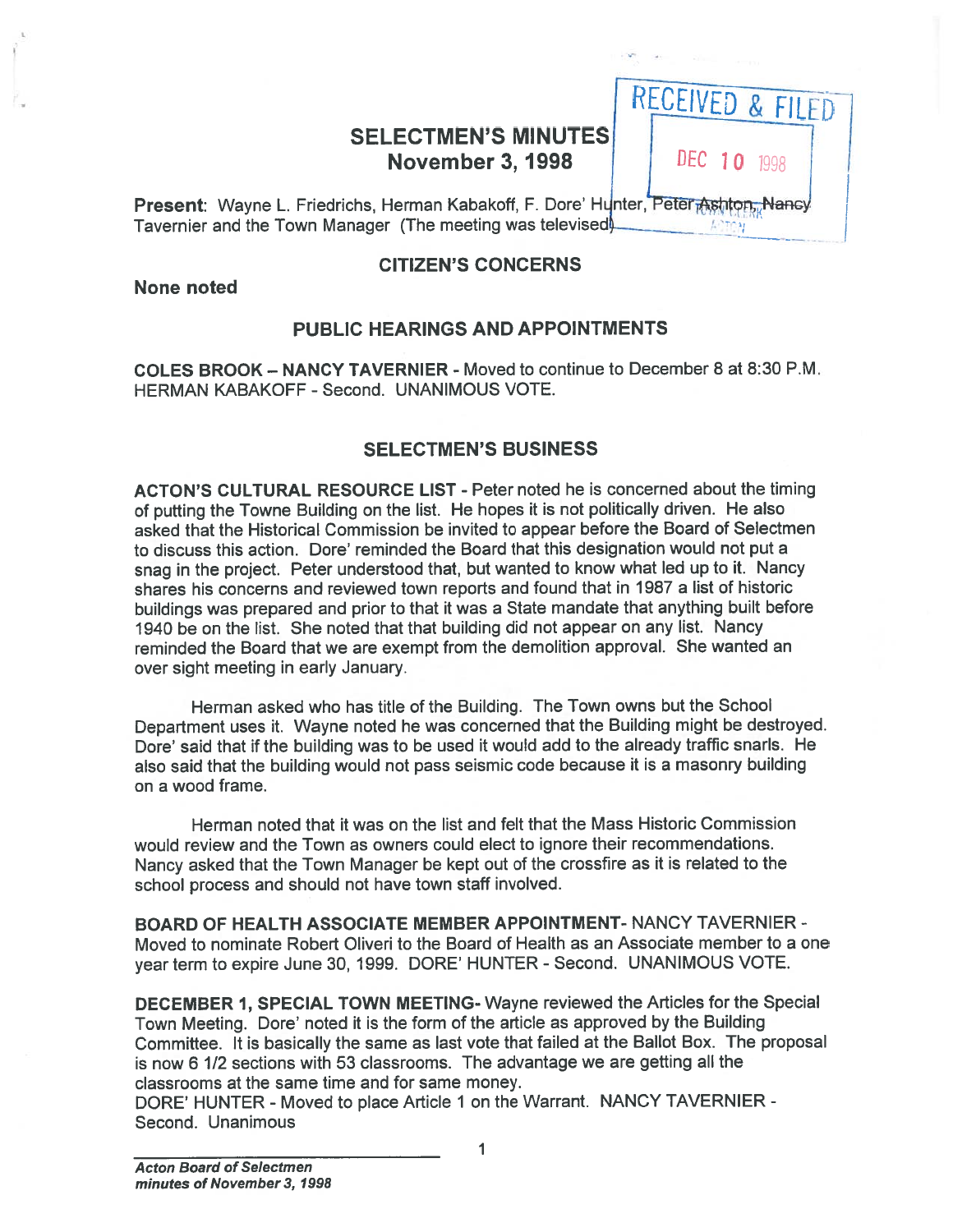Ballot Question #2 DORE'HUNTER - Moved to approve — HERMAN KABAKOFF Second. UNANIMOUS VOTE.

Greg Savage asked that the field of dreams reference did not mean we wanted to be known as kid unfriendly.

Jessie Liberty speaking as <sup>a</sup> resident said he moved to this Town for the schools. He felt that when people moved in with young families it improves the town. He was concerned that the children might not be well served and felt we had an obligation to the children.

Dore' noted that there were other people in town that needed attention such as the elderly and other families, he also felt that we need to move forward with the Jr. High and Elementary. He felt if we need to cut corners we should cut it in the elementary not the <sup>7</sup> and 8th grades.

Lees Stuntz echoed that children are important and that small classes for little children were very important. We are in the midst of the up cycle and the <sup>p</sup>lans contain provisions for the down cycle.

Peter Ashton noted that the Jr. High project is the same as last year and the numbers are all out there. The children are in the system and we need to service them.

Wayne said he is not against, but he would like to see the numbers again. He would feel more comfortable it they had the entire package to presen<sup>t</sup> to the voters.

Walter Foster - He wanted to point out that Bob Gaudet's study pu<sup>t</sup> Acton on the list in two areas. The findings show that the dollars being used throughout the system show the students are getting more bang for the buck.

Charlie Kadlec wanted the Board to realize that by voting to recommend the articles the Board was voting to raise taxes the highest level ever. He wanted the Board to understand that by voting for this they are voting for the corresponding tax increase.

ARTICLE 3 - DORE' HUNTER -Move to pu<sup>t</sup> article 3 on the warrant. HERMAN KABAKOFF - Second. UNANIMOUS VOTE

DORE' HUNTER - Moved to Recommend on the understanding that the technicalities can be addressed in the motion- NANCY TAVERNIER - Second. UNANIMOUS VOTE.

BANNER REQUESTS- The Board feels that no one should have all three locations even the Town for displaying of tax banners. Dore' and Nancy felt that the tax banners should take back seat. The Board will address the two requests at their next meeting after the Town Manager obtains additional information. Ballot Question #2 DORE HUNTER - Moved to approve – HERMAN KABAKOFF<br>Second. UNANIMOUS VOTE.<br>Creg Savage asked that the field of dreams reference did not mean we wanted to be<br>to Karo mask fiel unifierady, as a resident said

### CABLE TELEVISION

NANCY TAVERNIER - Moved to sign the Short Term Bridge Renewal License as presented- DORE' HUNTER - Second. UNANIMOUS VOTE.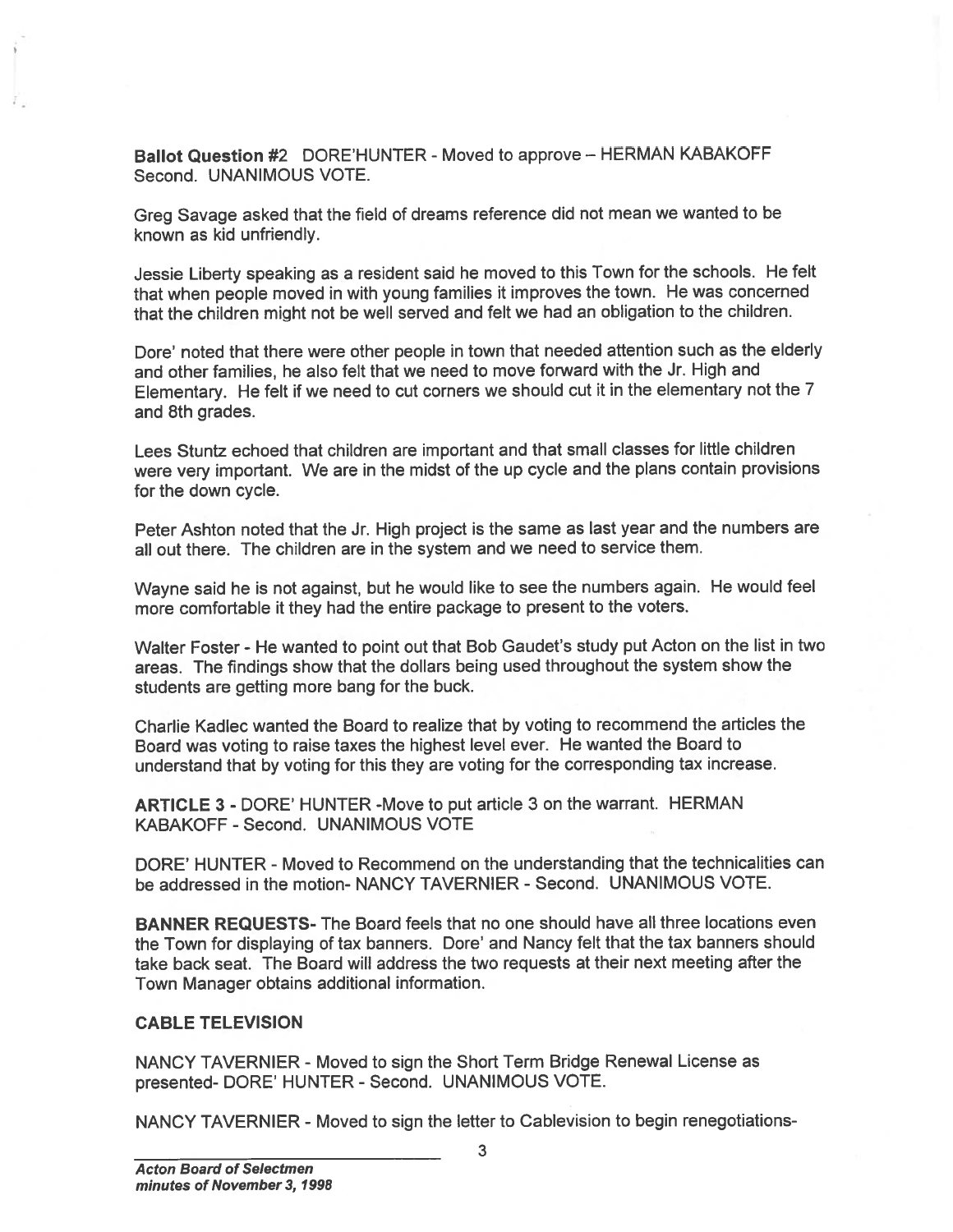DORE' HUNTER -Second. UNANIMOUS VOTE.

ACTION ITEMS FOR FUTURE AGENDAS - The Board looked at the items outlined and felt that we could discuss them at the meetings as outlined in the memo. The Board wanted <sup>a</sup> meeting with Historical Commission to be added to the list.

OTHER- Trust Agreement Water Abatement DORE' HUNTER - Moved on advise of Town Counsel that the Board of Selectmen vote the numbered 1-6 items as printed and presented and to authorize the Clerk of the Board sign the agreemen<sup>t</sup> as written and presented. PETER ASHTON - Second. UNAIMOUS VOTE.

MASS HIGHWAY ROUTE 2 ISSUES - DORE' HUNTER - Moved to authorize the Chair to sign and send the letter with corrections. HERMAN KABAKOFF - Second. UNANIMOUS VOTE.

### CONSENT AGENDA

HERMAN KABAKOFF - Moved to approve. DORE' HUNTER - Second - Nancy Tavernier -UNANIMOUS VOTE.

#### EXECUTIVE SESSION

NANCY TAVERNIER - Moved to go into executive session for purpose of potential Litigation. Roll call taken all AYES

Adjourned into Executive Session at 9:30

## TOWN MANAGER'S REPORT

AUDUBON HILL TRUSTEES — Don outlined the letter received from the Trustees attorney, Perkins and Brown. The letter indicates and requests that the Town take possession of the Senior Center. The Board informed the Manager not to respon<sup>d</sup> to the Letter and that it would be addressed and discussed on Town Meeting Floor if the Trustees filed the appropriate warrant article.

| The Board adjourned at 11:30 P.M.<br>Mancy f. Anthrop |
|-------------------------------------------------------|
|                                                       |
| Clerk $2\frac{1}{8}$ /98                              |
|                                                       |

:1 I VUM In Kyce Christine Joyce $\left/\right/\left/\right$ 

Date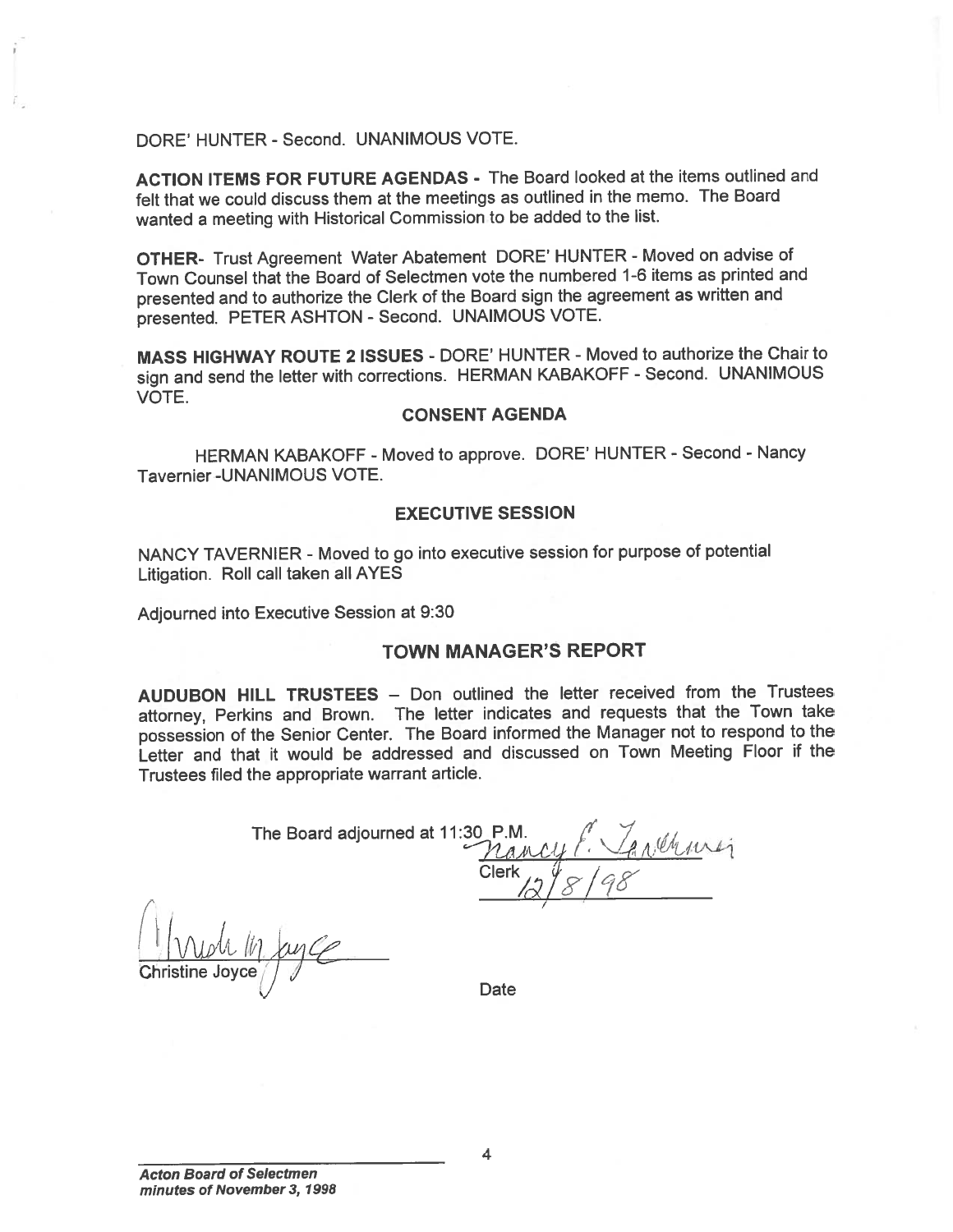

October 30, 1998

TO: Board of Selectmen

FROM: Wayne Friedrichs, Chairman

SUBJECT: Selectmen's Report

# AGENDA Room 204 November 3, 1998 8:00 P.M. NOTE START TIME IS 8:00

I. CITIZEN'S CONCERNS

# II. PUBLIC HEARINGS & APPOINTMENTS

- 1. 8:15 COLES BROOK SITE PLAN CONTINUANCE FROM SEPTEMBER 15, <sup>1998</sup> [Petitioner has asked for <sup>a</sup> continuance to <sup>1218198</sup> at 8:30]
- 2. 8:45 EXECUTIVE SESSION WITH ACHESON H. CALLAGHAN, JR., TOWN **COUNSEL**

# III. SELECTMEN'S BUSINESS

3. ACTON'S CULTURAL RESOURCE LiST — Enclosed <sup>p</sup>lease find correspondence from the Historic District Commission regarding designation of the McCarthy Towne School on Acton's Cultural Resource List.

4. BOARD OF HEALTH ASSOCIATE MEMBER APPOINTMENT - Enclosed please find the Vcc's Recommendations of September 29, <sup>1998</sup> and Resource Sheets for Board review.

5. DECEMBER <sup>1</sup> SPECIAL TOWN MEETING — Enclosed <sup>p</sup>lease find the STM Warrant of December <sup>1</sup> and the questions for the Election Ballot for December 8, <sup>1998</sup> for Board action.

6. BANNER REQUEST — Enclosed <sup>p</sup>lease find <sup>a</sup> request, and staff comment, regarding the reques<sup>t</sup> from the West Acton Library Auxiliary for permission to <sup>p</sup>lace <sup>a</sup> banner in West Acton advertising their Spring Fair Celebration for Board review.

7. BANNER REQUEST — Enclosed <sup>p</sup>lease find <sup>a</sup> request, and staff comment, regarding the reques<sup>t</sup> from the Acton Boxboro Regional Senior High Musical Director for permission to <sup>p</sup>lace <sup>a</sup> banner at the Acton center banner location advertising their upcoming production of Bye Bye Birdie for Board review.

8. CABLE TELEVISION — Enclosed <sup>p</sup>lease find <sup>a</sup> reques<sup>t</sup> for Board approva<sup>l</sup> of <sup>a</sup> Short Term Bridge Renewal License and letter for signature to initiate the Cable Television License renewal process for Board review.